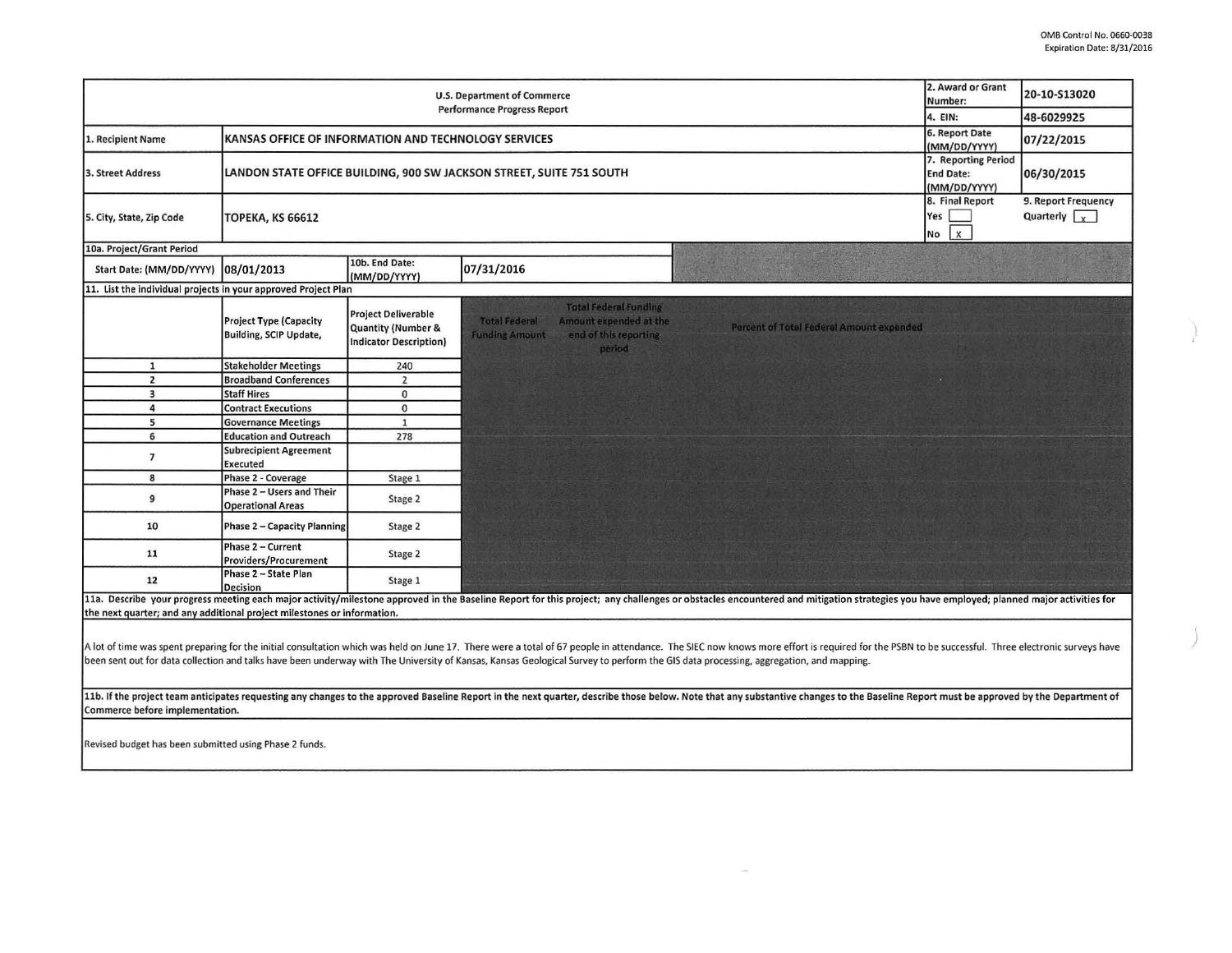## 11c. Provide any other information that would be useful to NTIA as it assesses this project's progress.

Time has been spent collecting data for volunteer time to be used as match which is being reported this quarter. This includes 8 SIEC meetings, 2 PSBN conferences sponsored by our team, and the initial consultation. The am includes meeting and driving time for those attendees who are not paid with federal funds or whose time is not used as match. This amount, S47,283.57, is reported as "other" match.

lld. Describe any success stories or best practices you have identified. Please be as specific as possible.

We found it necessary to contact several of the Computer Aid Dispatch providers that are in use by agencies in the State of Kansas. Some agencies did not know how to query their systems and provide us the points of service the CAD companies provided us the instructions and we have passed them to the agencies who were struggling to provide the information. In other instances, the agencies have allowed the CAD company to provide us the informa requested. The time and effort it has taken to build the relationship with the CAD providers and the agencies should provide us more data than we otherwise would have obtained.

12. Personnel

12a. If the project is not fully staffed, describe how any lack of staffing may impact the project's time line and when the project will be fully staffed.

12b. Staffing Table

| Job Title                                                                                                                             | FTE%                                       |                        | Project (s) Assigned                                                 |                      |                               |                   |                 |                                         | Change                                   |
|---------------------------------------------------------------------------------------------------------------------------------------|--------------------------------------------|------------------------|----------------------------------------------------------------------|----------------------|-------------------------------|-------------------|-----------------|-----------------------------------------|------------------------------------------|
| SWIC                                                                                                                                  | 0.54                                       |                        | Provide oversight of all SLIGP project activities                    |                      |                               |                   |                 |                                         | No Change                                |
| <b>OEC Trainer</b>                                                                                                                    | 0.00                                       |                        | Dissemination of SLIGP information to general public<br>Left project |                      |                               |                   |                 |                                         |                                          |
| <b>OEC Trainer</b>                                                                                                                    | 0.00                                       |                        | Dissemination of SLIGP information to general public<br>Left project |                      |                               |                   |                 |                                         |                                          |
| <b>Outreach Coordinator</b>                                                                                                           | 1.0                                        |                        | Education and outreach of PSBN to general public<br>No Change        |                      |                               |                   |                 |                                         |                                          |
| <b>Outreach Coordinator</b>                                                                                                           | 1.0                                        |                        | Education and outreach of PSBN to general public<br>No Change        |                      |                               |                   |                 |                                         |                                          |
| <b>Grant Administrator</b>                                                                                                            | 1.0                                        | Administer SLIGP grant |                                                                      |                      |                               |                   |                 |                                         | No Change                                |
| 13. Subcontracts (Vendors and/or Subrecipients)                                                                                       |                                            |                        |                                                                      |                      |                               |                   |                 |                                         |                                          |
| 13a. Subcontracts Table - Include all subcontractors. The totals from this table must equal the "Subcontracts Total" in Question 14f. |                                            |                        |                                                                      |                      |                               |                   |                 |                                         |                                          |
| Name                                                                                                                                  | <b>Subcontract Purpose</b>                 |                        | Type<br>(Vendor/Subrec.)                                             | RFP/RFQ Issued (Y/N) | Contract<br>Executed<br>(Y/N) | <b>Start Date</b> | <b>End Date</b> | <b>Total Federal Funds</b><br>Allocated | <b>Total Matching Funds</b><br>Allocated |
|                                                                                                                                       |                                            |                        |                                                                      |                      |                               |                   |                 |                                         |                                          |
| <b>TBD</b>                                                                                                                            | Program Development, Information Gathering |                        | Vendor                                                               | N                    | N                             | <b>TBD</b>        | <b>TBD</b>      | \$863,593.00                            | \$0.00                                   |
|                                                                                                                                       |                                            |                        |                                                                      |                      |                               |                   |                 |                                         |                                          |
|                                                                                                                                       |                                            |                        |                                                                      |                      |                               |                   |                 |                                         |                                          |
| 13b. Describe any challenges encountered with vendors and/or subrecipients.                                                           |                                            |                        |                                                                      |                      |                               |                   |                 |                                         |                                          |
|                                                                                                                                       |                                            |                        |                                                                      |                      |                               |                   |                 |                                         |                                          |